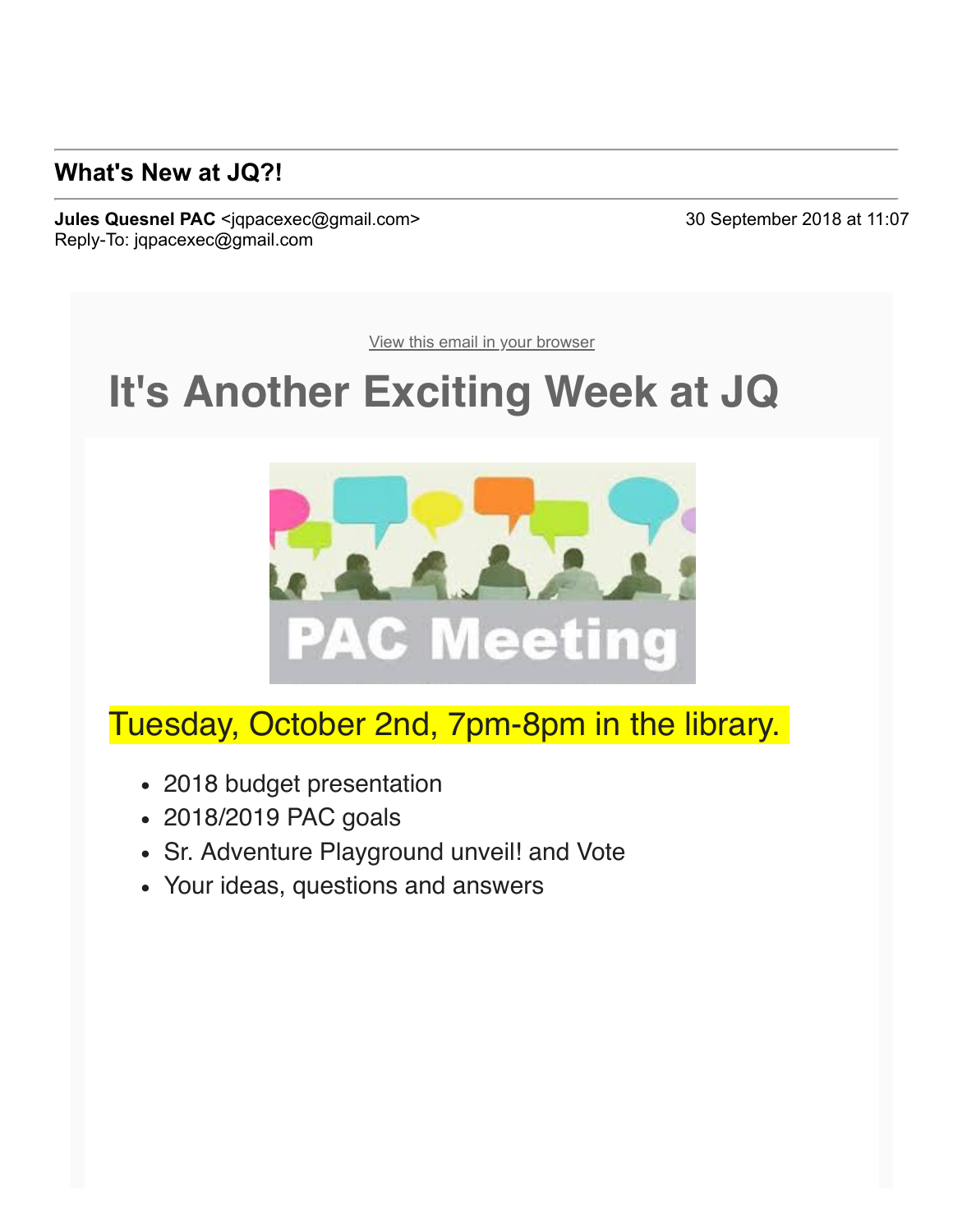

## **This Week! October 1 - 5th**

I'm sorry to say it looks like a rainy week. BUT! We have super great prizes! It's worth buttoning up!

- Raffle tickets given out on arrival
- Draw is at 8:45am
- Sneak peek: \$25 gift certificates to Cineplex! \$50 gift certificates to pedalheads! \$25 gift certificates to Kidsbooks! LaMovida birthday package for 8 people! \$25 gift certificate at Figaro Cafe, bike pumps, helmets, bells, waterbottles and so much more!
- Thank you to Choices and Bean Around the World for fruit and loaves for our healthy arrival snacks!
- PLEASE ride cautiously in the rain. If you are coming from a distance, park 3 blocks away and walk in.
- Thank you to our amazing PAC Community Events Coordinators, parent volunteers and kids who all pitch in to make this event fabulous!
- Thank you to our community businesses who sponsored us!



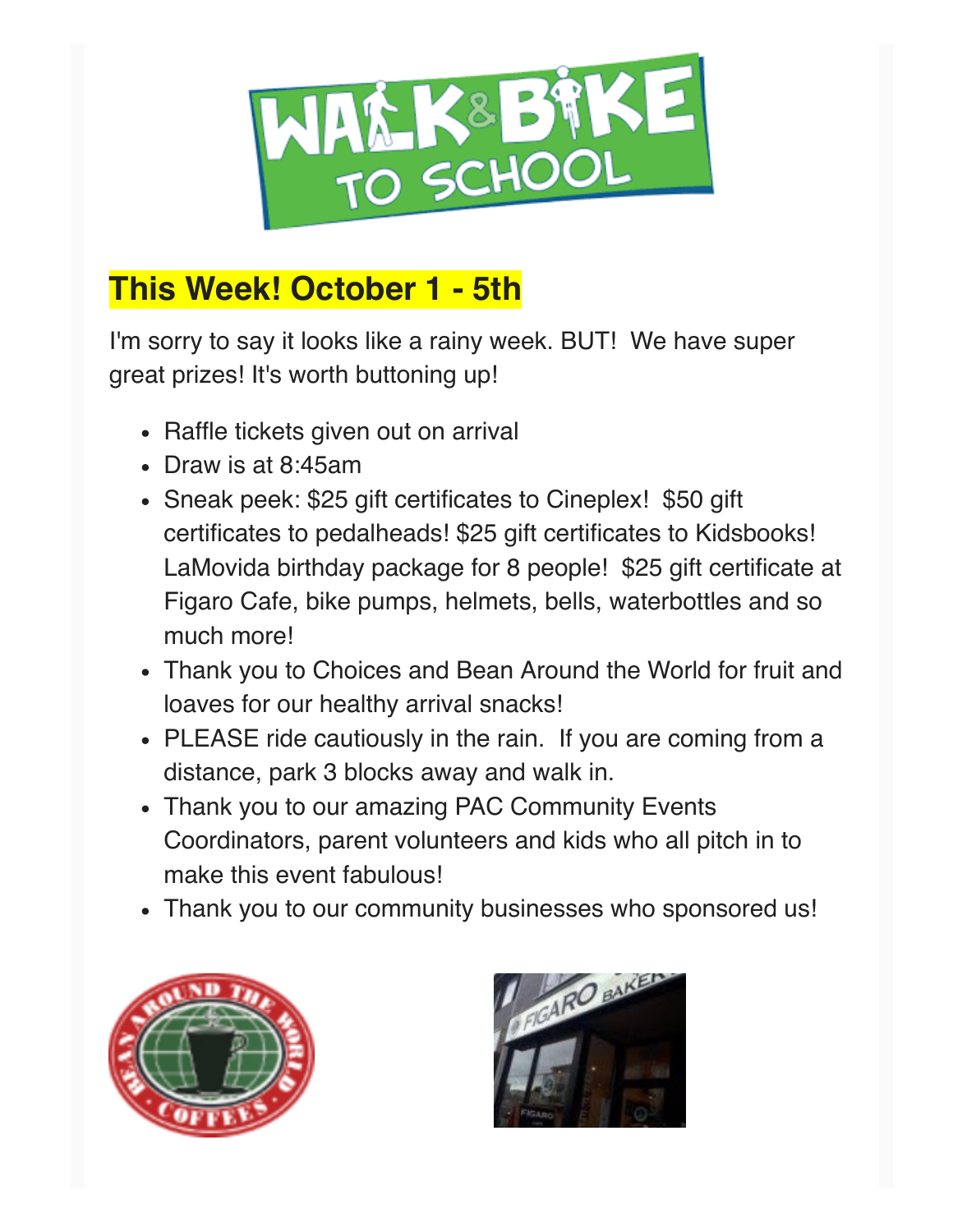

## **VancouverFilmStudios**













**Senior Trip (Grade 7) Fundraiser - Whitecaps**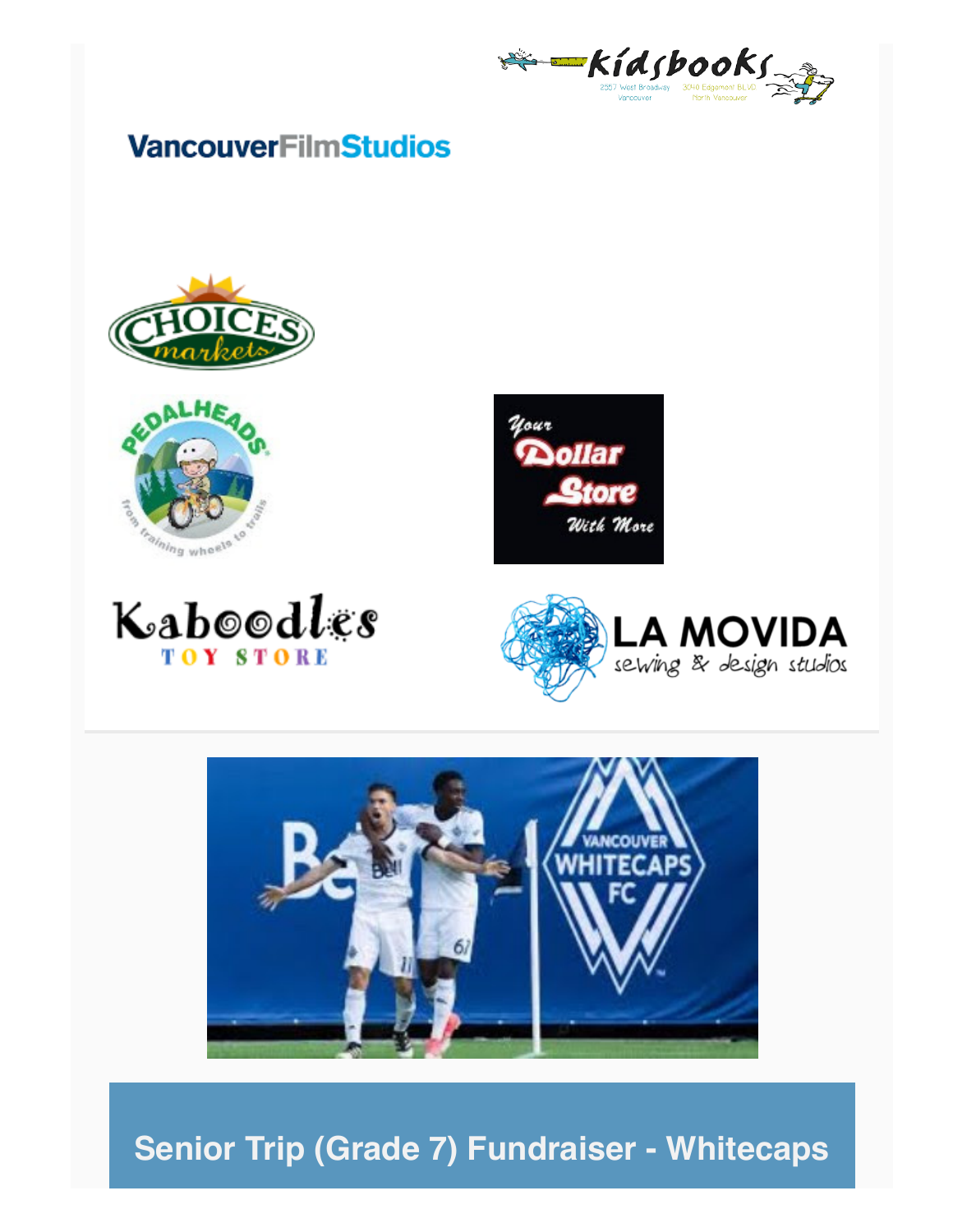#### **Soccer**

Dear JQ families… please join us for an exciting evening of MLS soccer at the Vancouver Whitecaps game vs. Kansas City on Wednesday October 17th (kickoff 7pm).

With five regular season games left, the Whitecaps are fighting for a playoff spot. Sporting KC are currently second in the Western Conference and prospects for an exciting game are high! Come join the JQ "Westsiders" team at GM Place.

This event is a Senior Trip fundraiser, with **\$15** donated from each ticket purchase of **\$35** (33% off of regular Whitecaps price).

This is the first time JQ has organized a Whitecaps evening out, so as well as supporting this Senior Trip fundraiser you will be helping to establish a new event for 2019 and beyond. And all while having a great evening out :)

To purchase your tickets and for more information, please visit our PAC website: [http://fundraising.jqpac.com/whitecaps](https://julesquesnelpac.us3.list-manage.com/track/click?u=a8e7c9494cc165c2c2cca7d75&id=a2a8922415&e=a76be064ee)soccer/

See you there!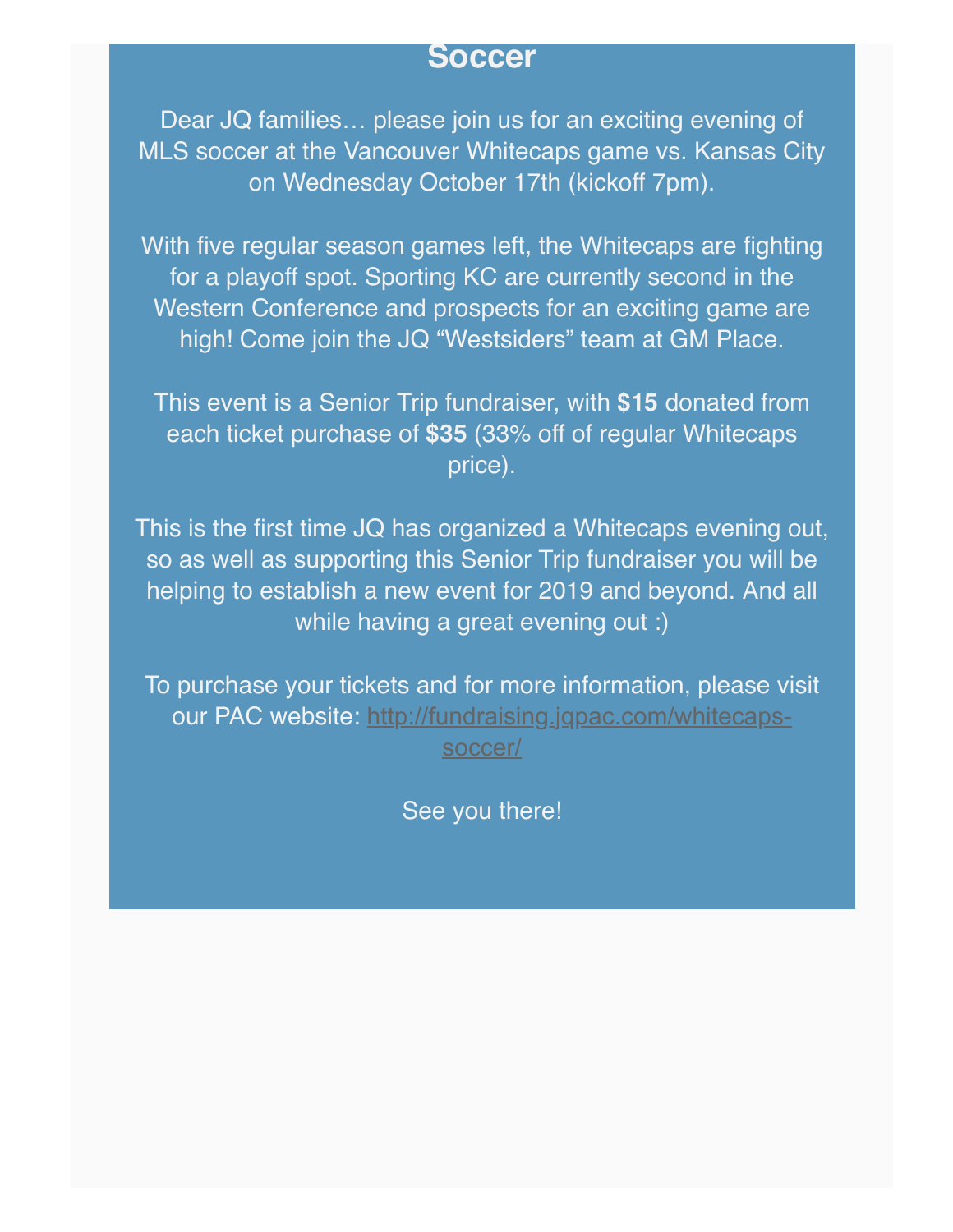

Thank you to all of our class parents who have kindly stepped up to connect our teachers and PAC to us, the parents. They make our year run smoothly, and foster our grade, and school community in doing so. We very much appreciate their time and energy. Standing ovation! Please assist your class parent in being timely on replies and generous with appreciation!

We are still looking for class parents for the following classes:

- Division 1 Daniel Rondeau
- Division 4 Genevieve Chong
- Division 6 Halena Jauca
- Division 9 Elizabeth Sones

\*\*If you are a class parent for one of these teachers please connect with Nina Lakhani our PAC Co Chair and volunteer coordinator by email: [jqpacexec@gmail.com](https://julesquesnelpac.us3.list-manage.com/track/click?u=a8e7c9494cc165c2c2cca7d75&id=012870b10f&e=a76be064ee) Thank you!

\*\* Class parents stay tuned for a class parent coffee morning invite



*Copyright © 2018 JQ Parent Advisory Council, All rights reserved.* You are receiving this email as a member of the Ecole Jules Quesnel parent community.

**Our mailing address is:**